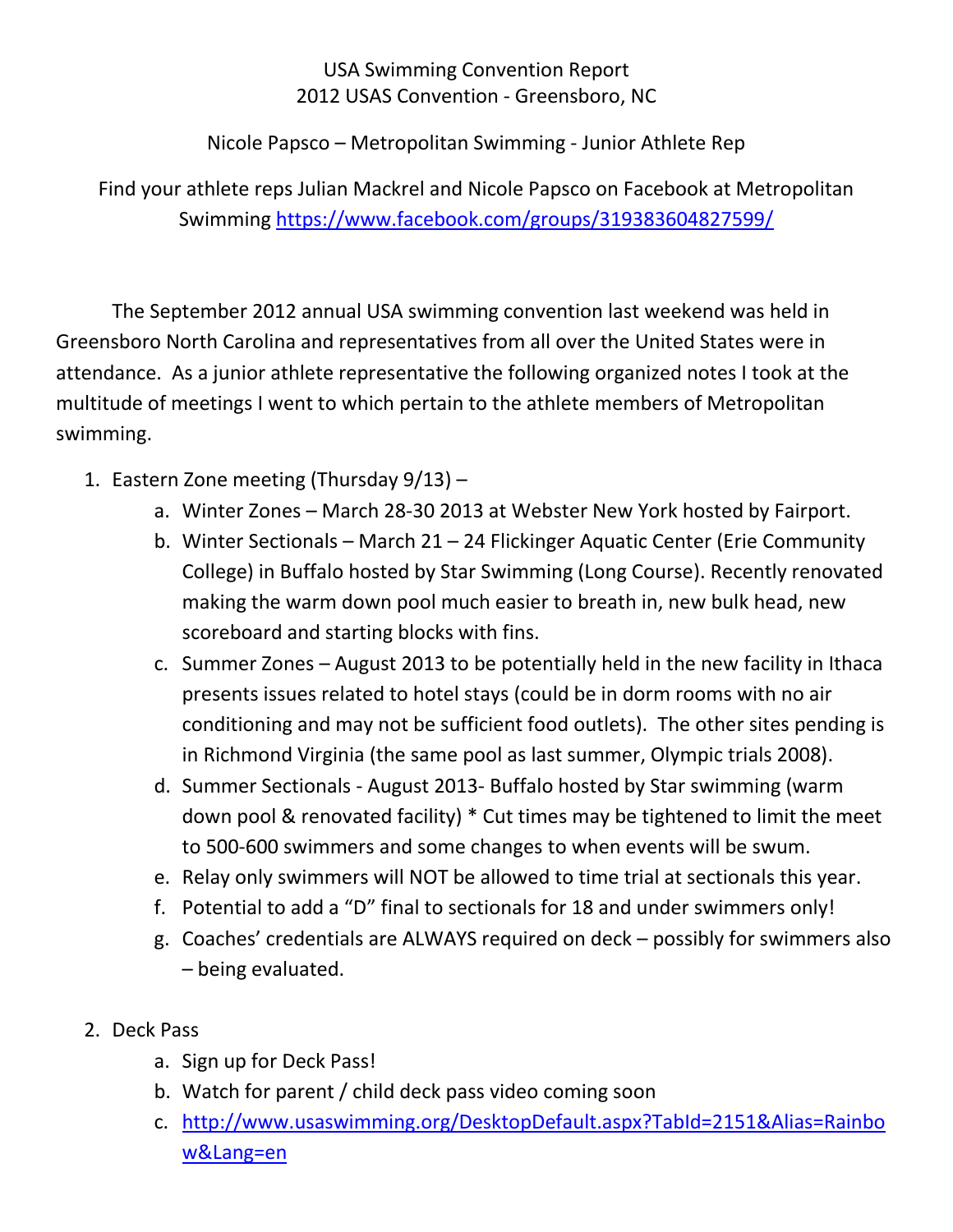- 3. Nutrition
	- a. The importance of nutrition for swimmers
		- i. Function of food recovery, growth, stress relief.
		- ii. Optimal Performance fuel energy, immune system, muscle strength, good hydration, high oxygen levels, no bone disorders.
		- iii. Energy vs. functional energy swimmers need to think of food in terms of energy and the different types of calories they eat as opposed to just how many calories.
- 4. Rules and Regulations
	- a. Deck Changing widely popular issue at the House of Delegates meeting. Much debate led to the conclusion that each team hosting a meet will be able to change the wording of the rule about deck changing. Less severe term to be used is "strongly prohibited" compared to "prohibited." If the meet packet says "prohibited," there will be consequences to deck changing such as a DQ from the next event, whereas "strongly prohibited" means it is greatly looked down upon.
	- b. Pool water temperature for a meet between 77 to 82.4 degrees.
	- c. Safe sport was a major presentation given at the convention. Discussed ways to stop bullying and verbal, emotional and physical abuse to provide each swimmer with a safe and comfortable environment. Each team and LSC should have an anti-bullying policy and coach to athlete code of conduct. Swimmers must be aware of "Red Flags" in the actions of team members and report any suspected abuse immediately.
- 5. Make A Splash
	- a. Provides swimming lessons funded via swim a thon club involvement good club team activity for volunteerism
	- b. [http://www.usaswimming.org/DesktopDefault.aspx?TabId=2094&Alias=Rainbo](http://www.usaswimming.org/DesktopDefault.aspx?TabId=2094&Alias=Rainbow&Lang=en-US) [w&Lang=en-US](http://www.usaswimming.org/DesktopDefault.aspx?TabId=2094&Alias=Rainbow&Lang=en-US)
	- c. Being in an advocate for this program I had the opportunity to meet and listen to Rowdy Gaines (former Olympian and current Olympic announcer) who dictated to the representatives that it is the swimmers duty to be involved and help teach and encourage children to learn to swim. A large majority of people in the United States cannot swim and helping them gain this skill will hopefully help decrease the number of drowning victims.